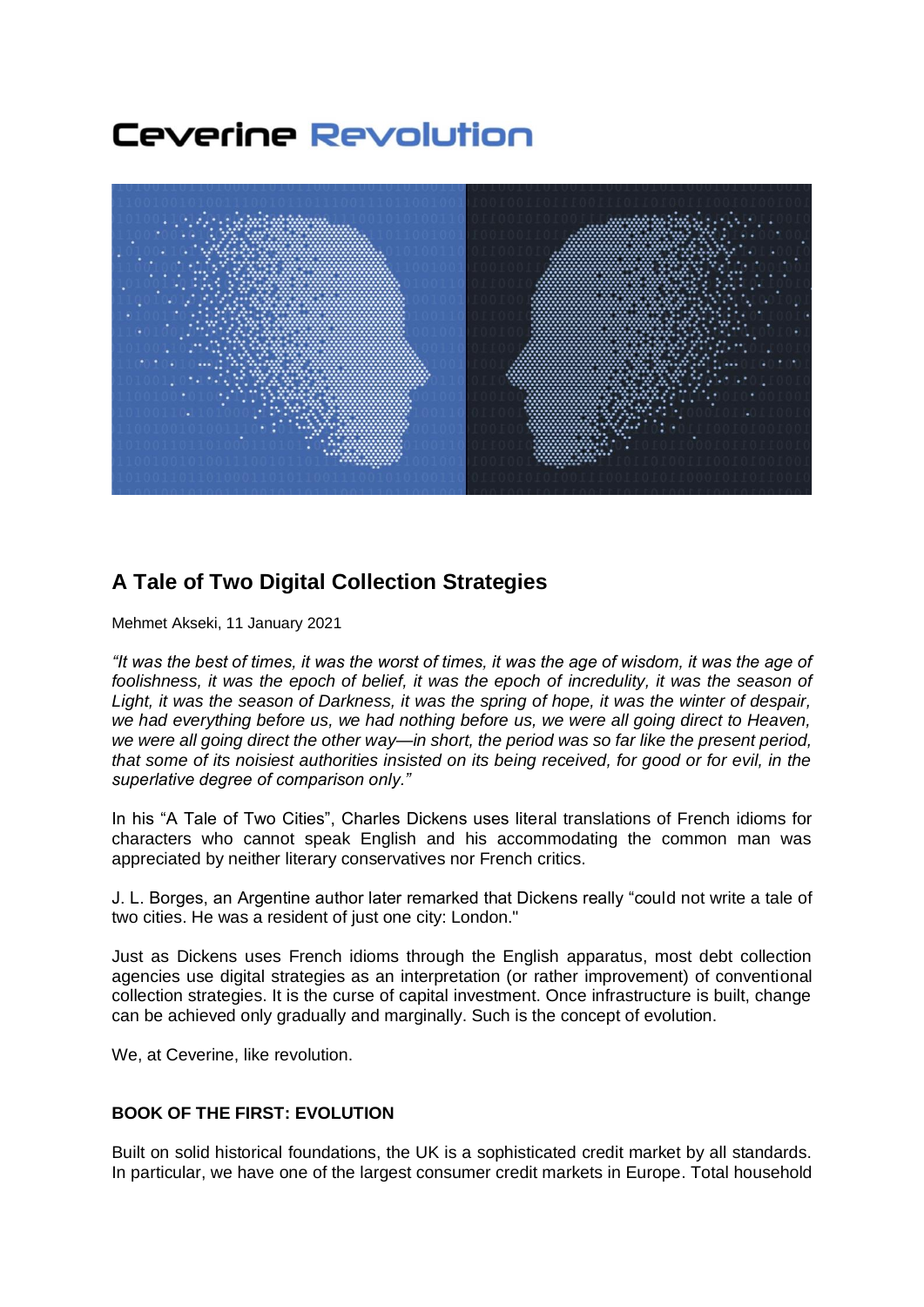debt stood at £1,688.5 billion at the end of October 2020 and total unsecured consumer debt was £205.5 billion. Average unsecured consumer debt and credit card debt per adult were £3,879 and £1,145, respectively<sup>1</sup>.

Equally sophisticated is the debt management sector. As of Q3 2018, members of Credit Services Association (CSA), representing more than 250 debt purchasers and collection agencies, held for collection £61.4 billion debt in 48.8 million individual accounts. Face value of consumer debt held was £23.5 billion. Average consumer collections over the previous two years were £2.2 billion per annum<sup>2</sup>.

Let's be clear on one thing: this is the work of an army. 5,284 front line collectors and a similar size of back-office staff were employed in the UK as of the same date to collect, mostly on consumer debt. To provide further context, most debt purchasers and some collection agencies are active in multiple geographies with different language and regulation dynamics, resulting in similar sized troops being stationed in other markets as well as lower cost nearshore jurisdictions. Debt purchasers and collection agencies rely heavily on contact agents to collect and recover consumer debt.

#### *Technology Driving Consumer Finance*

UK's consumer credit market is no dummy. Consumers adopted digitalisation quite dramatically. In January to February 2020, 76% of adults in Great Britain used internet banking, increasing from 30% in 2007 and 73% in 2019<sup>3</sup>. The rise of digital in banking is not only incontestable but also inevitable. We have several 'branchless' banks and multiple alternative consumer lenders, who utilise digital channels aggressively. Venture capital financiers invested \$3 billion into 263 UK fintech ventures in 2020 and, despite the C19 interruption, the first half of 2020 saw \$1.8 billion invested into 167 fintech companies<sup>4</sup>.

Debt purchasers are among the best equipped in the debt management ecosystem. Hoist Finance, one of the top debt purchasers in Europe investing heavily in digital models, announced in their Q3 2020 report that self-service amounted to 19% of payments across markets and 30% in their 'best' country. Is that enough to improve returns to shareholders, and more importantly, is that enough to give the customers the experience they deserve?

#### *The proverbial "blending" strategy and contact centres.*

Agents are held to collection targets. Performance pressure harnessed by manager supervision and training. Regardless of how polite and how well trained the agents are, they are fully motivated to get the debtor to pay. A debt purchaser needs to meet it own debt service commitments, cover operational expenses, replenish purchased debt inventory and provide a certain return to its investors. A collection agency needs to recover monies to get paid.

Is the contact centre approach necessary or is it a drug the users are hooked on? Kodak was so hooked on revenues from photo film, chemical and paper, it missed out on digital photography, a technology that it invented in 1975<sup>5</sup>. Purchasers and collection agencies already have contact centres. They cannot shut them down, bear restructuring costs and dramatically change management and customer processes. Organisations, capital structures,

<sup>1</sup> Source: The Money Charity, "The Money Statistics", December 2020. https://themoneycharity.org.uk/.

<sup>2</sup> Source: Credit Services Association.

<sup>3</sup> Office of National Statistics, "Internet access – households and individuals, Great Britain: 2020".

<sup>4</sup> Source: Innovate Finance, "H1 2020 UK FinTech Investment: "Positivity in the pandemic despite drop in fundraising", 27 July 2020.

<sup>5</sup> Source: Forbes, "How Kodak Failed", 18 January 2012.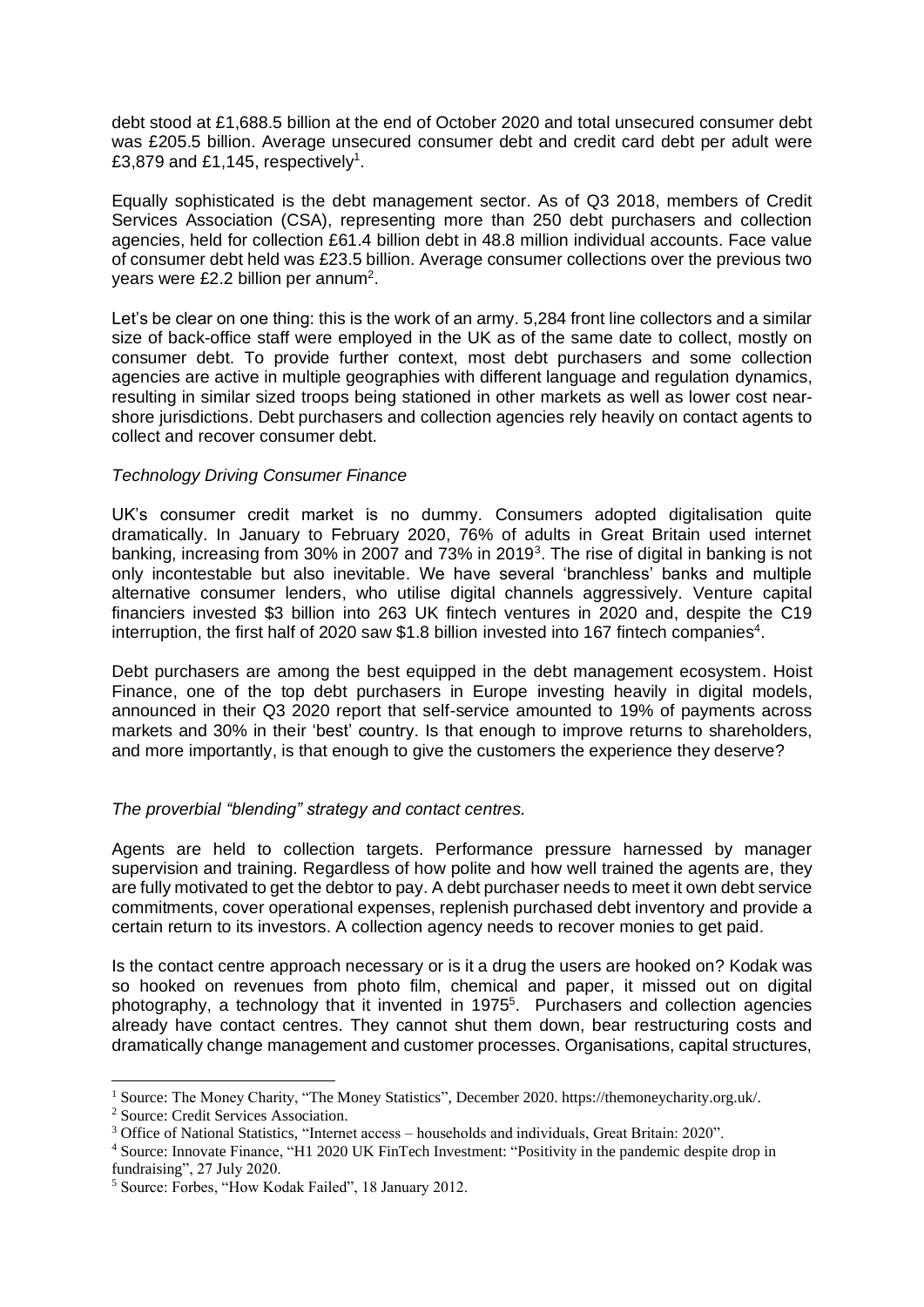return profiles are built around them. So, they pursue a blended strategy: filter as many 'easier' cases as possible through digital strategies, capture the rest through contact centres. Blend the results, blend the costs, explain to investors: Tomorrow will be more digital, less contact centre. It will be better…

Newspapers went through a similar phase when the digital wave hit. It was impossible to change from paper to digital overnight. It was impossible to say: let us have fewer paying readers and less revenues and less people working for us. And traditional newspapers pursued the only strategy left for survival: blending. A blended offer of print media and digital publishing. Blend the results, blend the costs, explain to investors. It was a painful period. For journalists, for readers, for investors.

Daring entrepreneurs cut through the mess. The result was the likes of Huffington Post. And they worked. Inevitably.

Retail banking is going through a similar transformation. Branches shrinking, digitalisation increasing. Barclays, HSBC, Lloyds, RBC and Santander vs Atom, Curve, Monzo, Revolut and Starling Bank.

#### **BOOK OF THE SECOND: REVOLUTION**

All revolutions start by an act of resistance. Our 'resistance' targets three 'villains' in the current system: (1) coercive dialler or messaging strategies that result in customer churn; (2) technology used only for financial gains; and (3) high collection costs. We address these in with a three-pillar strategy that has digital at heart.



Modelling data and using AI allows us to understand customers, their financial circumstances and what they respond to. Each customer is then assigned a particular journey and customised offers. Customer response and collection results then feed back into the next iteration of the model where the segmentation is refined and improved with each turn, yielding inevitably better results. While data provided by clients provide a strong basis for modelling,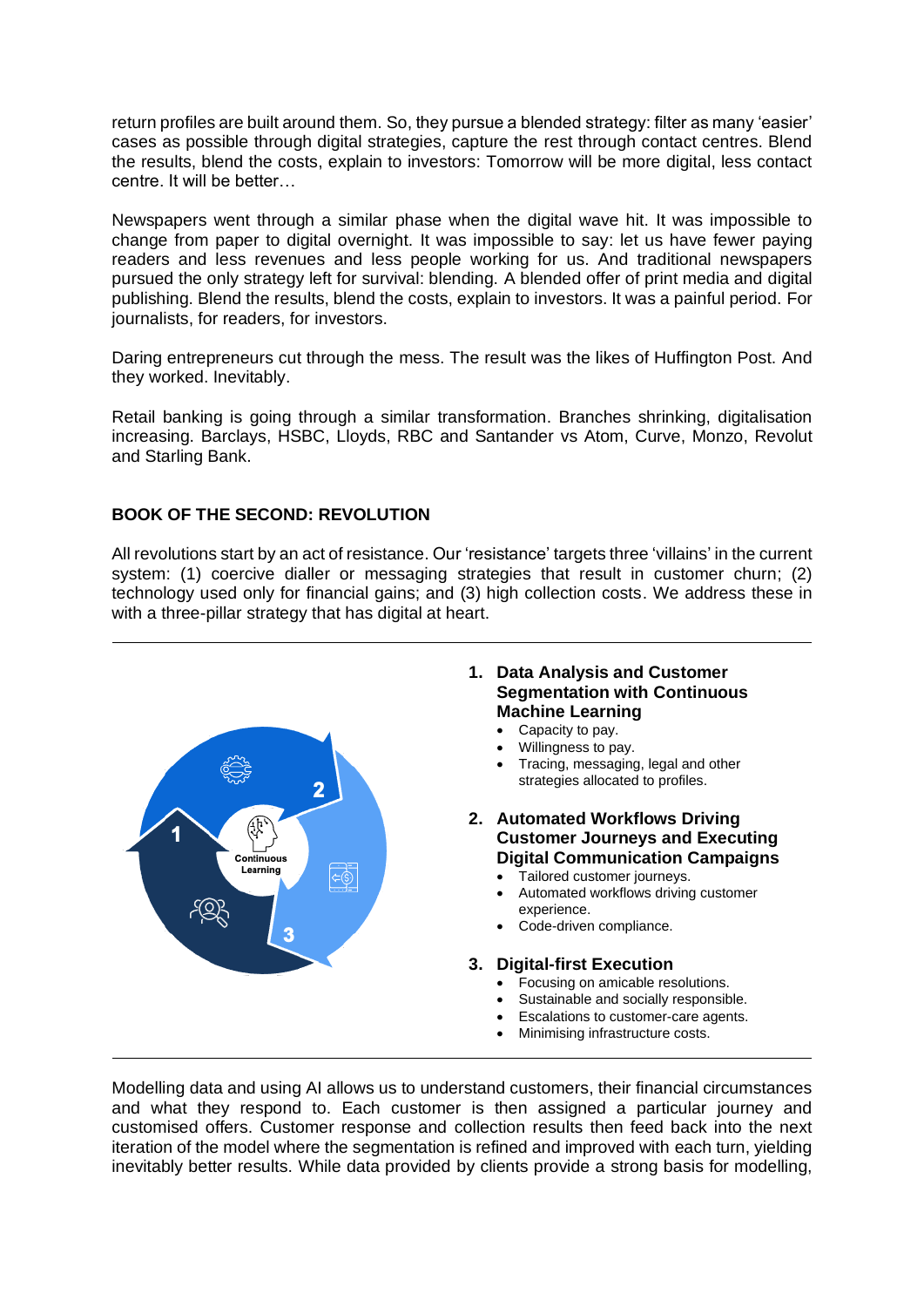using a digital ecosystem, we get to track a much broader set variables and behavioural data. Given the wide range of inputs and variables a data scientist can experiment with, the room for improvement is vast.

The specific profiles assigned to each customer trigger a specific automated contact campaign using email and text messages, informing the customer of the debt and balance to be serviced, asking them to self-service by logging into the self-service platform using a desktop computer, a tablet or a mobile phone. The self-service platform offers the full set of options to make payments, express difficulty to pay, work out financial capacity and access tailored payment plans. The idea is to ensure the customer journeys have broad coverage of customer circumstances and minimise journeys that end up requiring actual human intervention. This is one of our key differentiators.

#### *Socially Responsible Collections*

Most sector participants argue that customers need and want human contact. Dialling customers and escalating cases to contact centre agents are effective methods. But it is expensive. Let's assume the cost to collect over the self-service environment is less than 10% of the amount collected and the agent infrastructure adds another 20% on top. Can one allocate part of that 20% to incentivise the customer to self-service? The answer is most of the time yes. The result is lowered cost, happier customer experience and lower complaints.

An equally important cost is that of customer attrition. The moment a lender invites a debt purchaser or servicer with dialler strategies, they inevitably lose a large number of those customers. They simply do not want to get collection calls. Worse yet, there are examples of customers in hardship falling into depression and deteriorating mental health as a result of intimidation.

Many of struggling customers come back as healthy borrowers and remember the lender that handed them over to the company that kept calling when they were with their kids, associates, parents. My guess is, the next time they borrow, get a credit card, open a business account, they will choose another bank. In the meantime, their former lender will spend fresh capital on pursuing new customers.

Using agents is not only expensive but also creates capacity constraints as each agent has a limited capacity to handle a certain number of cases per day. Automated self-serve ecosystems have no such capacity constraints. A large part of the customer journeys can be automated, and customers can be incentivised to stay within the automated universe.

Excessive financial costs come back to customers across the entire value chain. It comes back in the form of higher cost of debt, lower amount of credit available and, in collections, in the form of higher pressure and less resources available to support financial difficulty. Having expensive infrastructures reaching them for collections is a luxury *they* have to afford. Incentivising customers to self-serve not only reduces costs and capacity constraints but also provides a dignified experience removing pressure and anxiety from the equation. It provides an environment where the customer can draw on procedural and legal information to make informed decisions and where they can resolve their debt with customised options available to them.

This is the roadmap to a socially responsible and sustainable solution.